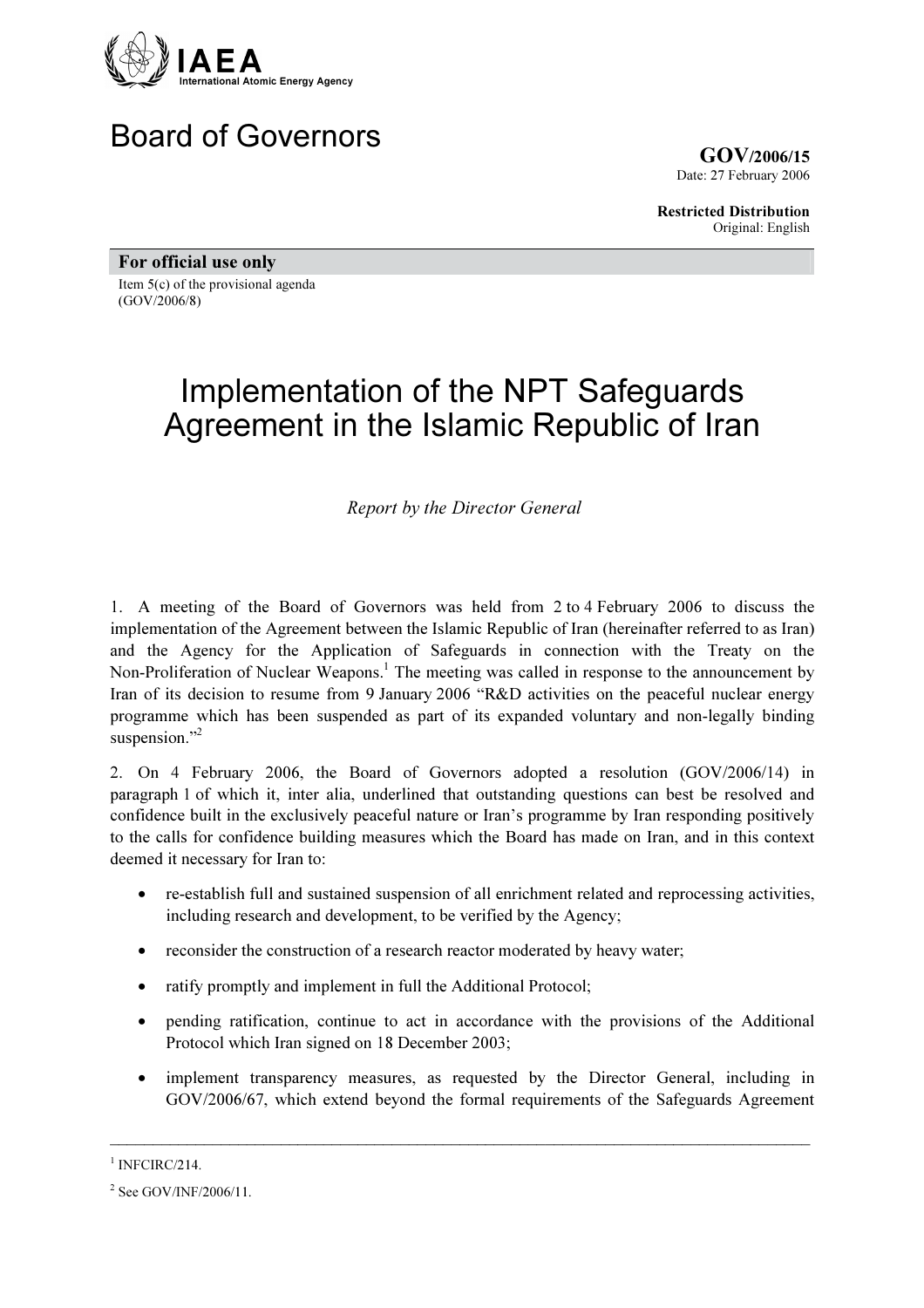and Additional Protocol, and include such access to individuals, documentation relating to procurement, dual use equipment, certain military-owned workshops and research and development as the Agency may require in support of its ongoing investigations.

3. As requested by the Board in paragraph 2 of that resolution, on 4 February 2006, the Director General reported to the Security Council of the United Nations that the steps set out in paragraph 1 of the resolution were required of Iran by the Board and reported to the Security Council all IAEA reports and resolutions, as adopted, relating to this issue.

4. In paragraph 8 of GOV/2006/14, the Board also requested the Director General to report on the implementation of that resolution, and previous resolutions, to the next regular session of the Board, for its consideration, and immediately thereafter to convey, together with any resolution from the March Board, that report to the Security Council.

5. This report is being submitted to the Board in response to its request in paragraph 8 of GOV/2006/14.<sup>3</sup> It provides an update on the developments that have taken place since November 2005, and an update of the Agency's September 2005 overall assessment, in connection with the implementation of the NPT Safeguards Agreement in Iran and on the Agency's verification of Iran's voluntary suspension of enrichment related and reprocessing activities.

## A. Developments since November 2005

#### A.1. Enrichment Programme

6. As detailed in the Director General's report of 18 November 2005 (GOV/2005/87), during meetings that took place in October and November 2005, the Agency requested Iran to provide additional information on certain aspects of its enrichment programme. Responses to some of these requests were provided during discussions held in Tehran from 25 to 29 January 2006 between Iranian officials and an Agency team headed by the Deputy Director General for Safeguards (DDG-SG). Another Agency team visited Iran from 12 to 14 February 2006 to further discuss, inter alia, the outstanding issues related to both uranium enrichment and the plutonium experiments. On 26 February 2006, the DDG-SG visited Iran again to discuss with Iranian authorities issues related to the Physics Research Centre (PHRC) and the so-called Green Salt Project (see paras 33–39 below).

#### A.1.1. Contamination

7. As part of its assessment of the correctness and completeness of Iran's declarations concerning its enrichment activities, the Agency is continuing to investigate the source(s) of low enriched uranium

<sup>&</sup>lt;sup>3</sup> The initial report to the Board of Governors on this matter was provided by the Director General orally at the Board's meeting on 17 March 2003. The Director General has since then submitted 16 written reports to the Board: GOV/2003/40, dated 6 June 2003; GOV/2003/63, dated 26 August 2003; GOV/2003/75, dated 10 November 2003; GOV/2004/11, dated 24 February 2004; GOV/2004/34, dated 1 June 2004, and Corr.1, dated 18 June 2004; GOV/2004/60, dated 1 September 2004; GOV/2004/83, dated 15 November 2004; INFCIRC/648, dated 1 August 2005; GOV/2005/61, dated 8 August 2005; GOV/2005/62, dated 10 August 2005; GOV/2005/67, dated 2 September 2005; GOV/INF/2005/13, dated 2 November 2005; GOV/2005/87, dated 18 November 2005; GOV/2006/1, dated 3 January 2006; GOV/2006/2, dated 10 January 2006; and GOV/INF/2006/3, dated 6 February 2006. In addition, the Deputy Director General for Safeguards made oral statements to the Board on 1 March 2005 (GOV/OR.1119), 16 June 2005 (GOV/OR.1130) and 2 February 2004.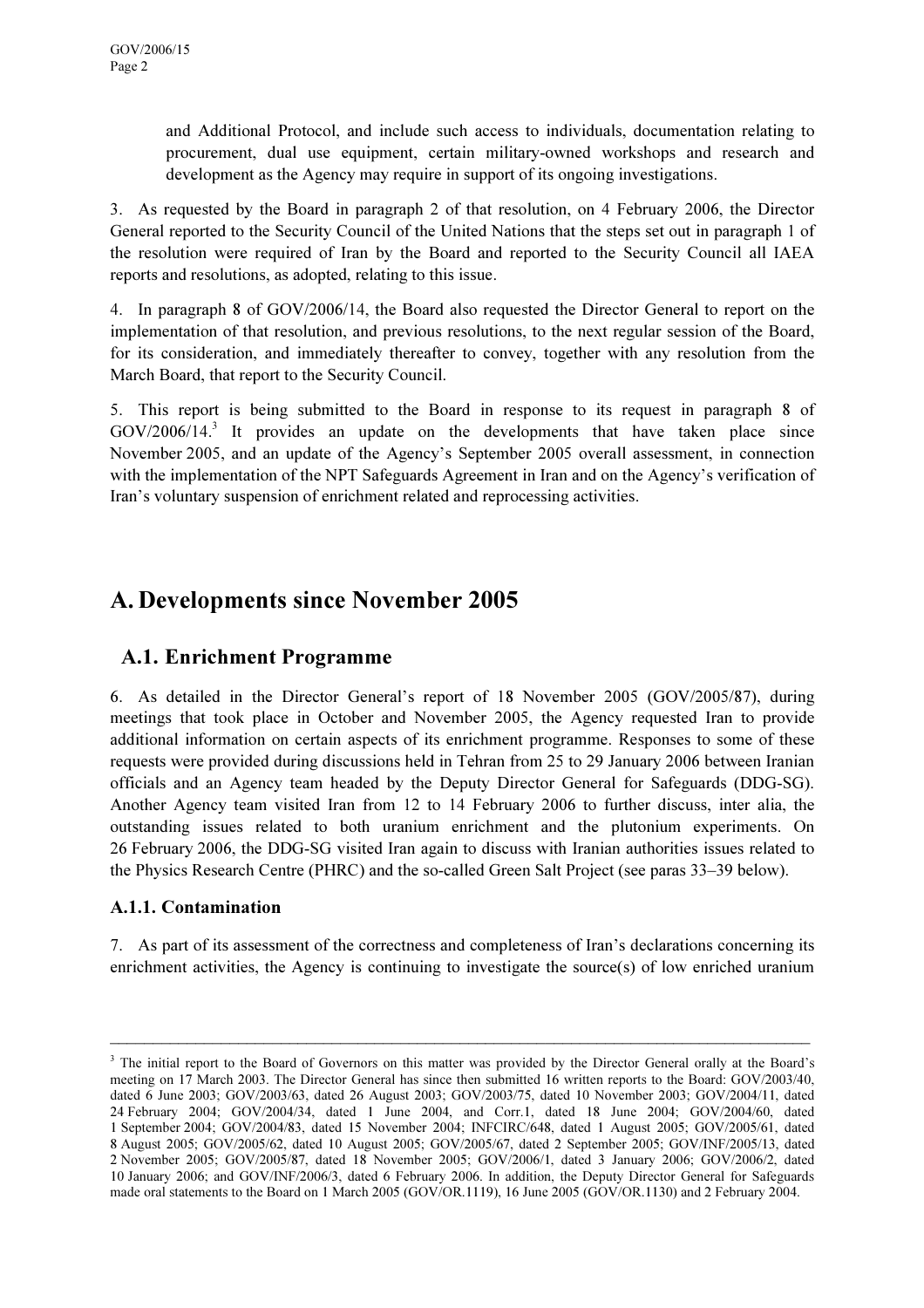(LEU) particles, and some high enriched uranium (HEU) particles, which were found at locations where Iran has declared that centrifuge components had been manufactured, used and/or stored.<sup>4</sup>

8. As reported by the Director General in November  $2005$ ,<sup>5</sup> the analysis of the environmental samples collected at a location in a Member State where, according to Iran, the centrifuge components had been stored by the procurement network in the mid-1990s prior to their shipment to Iran, did not indicate any traces of nuclear material. This could be explained, for example, by the fact that the storage locations had changed ownership and been renovated over the past decade, and the components had mainly been stored in their original packing.

9. To further understand the source of some of the contamination found in Iran, the Agency sampled in December 2005 a centrifuge which had been received by a Member State from the procurement network. The results of the analysis of those samples, together with earlier findings,<sup>6</sup> tend, on balance, to support Iran's statement about the foreign origin of most of the HEU contamination. However, the origin of some HEU particles, and of the LEU particles, remains to be further investigated. The Agency is awaiting additional information from another Member State from which contaminated components originated.

10. Due to the fact that it is difficult to establish a definitive conclusion with respect to the origin of all of the contamination, it is essential to make progress on the scope and chronology of Iran's experiments with  $UF_6$  in its centrifuge enrichment programme.

#### A.1.2. Acquisition of P-1 centrifuge technology

11. As previously reported to the Board,<sup>7</sup> the Agency was shown by Iran in January 2005 a copy of a handwritten one-page document reflecting an offer said to have been made to Iran in 1987 by a foreign intermediary. The document concerned the possible supply of a disassembled centrifuge (including drawings, descriptions and specifications for the production of centrifuges); drawings, specifications and calculations for a "complete plant"; and materials for 2000 centrifuge machines. The document also made reference to: auxiliary vacuum and electric drive equipment; a complete set of workshop equipment for mechanical, electrical and electronic support; and uranium re-conversion and casting capabilities. Iran has declined the Agency's request for a copy of the one-page document.

12. On 25 January 2006, Iran reiterated that that document was the only remaining documentary evidence relevant to the scope and content of the 1987 offer, attributing this to the secret nature of the programme and the management style of the Atomic Energy Organization of Iran (AEOI) at that time. Iran stated that no other written evidence exists, such as meeting minutes, administrative documents, reports, personal notebooks or the like, to substantiate its statements concerning that offer.

13. Iran has maintained that only some components of one or two disassembled centrifuges, and supporting drawings and specifications, were delivered by the network, but that a number of other items of equipment referred to in the document were purchased directly from other suppliers.<sup>8</sup>

14. During the Agency's visit to Iran between 12 and 14 February 2006, Iran provided some clarification of supporting documentation previously shown to the Agency concerning items procured

<sup>4</sup> GOV/2005/67, paras 9–12.

<sup>5</sup> GOV/2005/87, para. 3.

<sup>6</sup> GOV/2005/67, para. 12.

<sup>7</sup> GOV/2005/67, para. 14.

<sup>8</sup> GOV/2005/87, paras 5–6.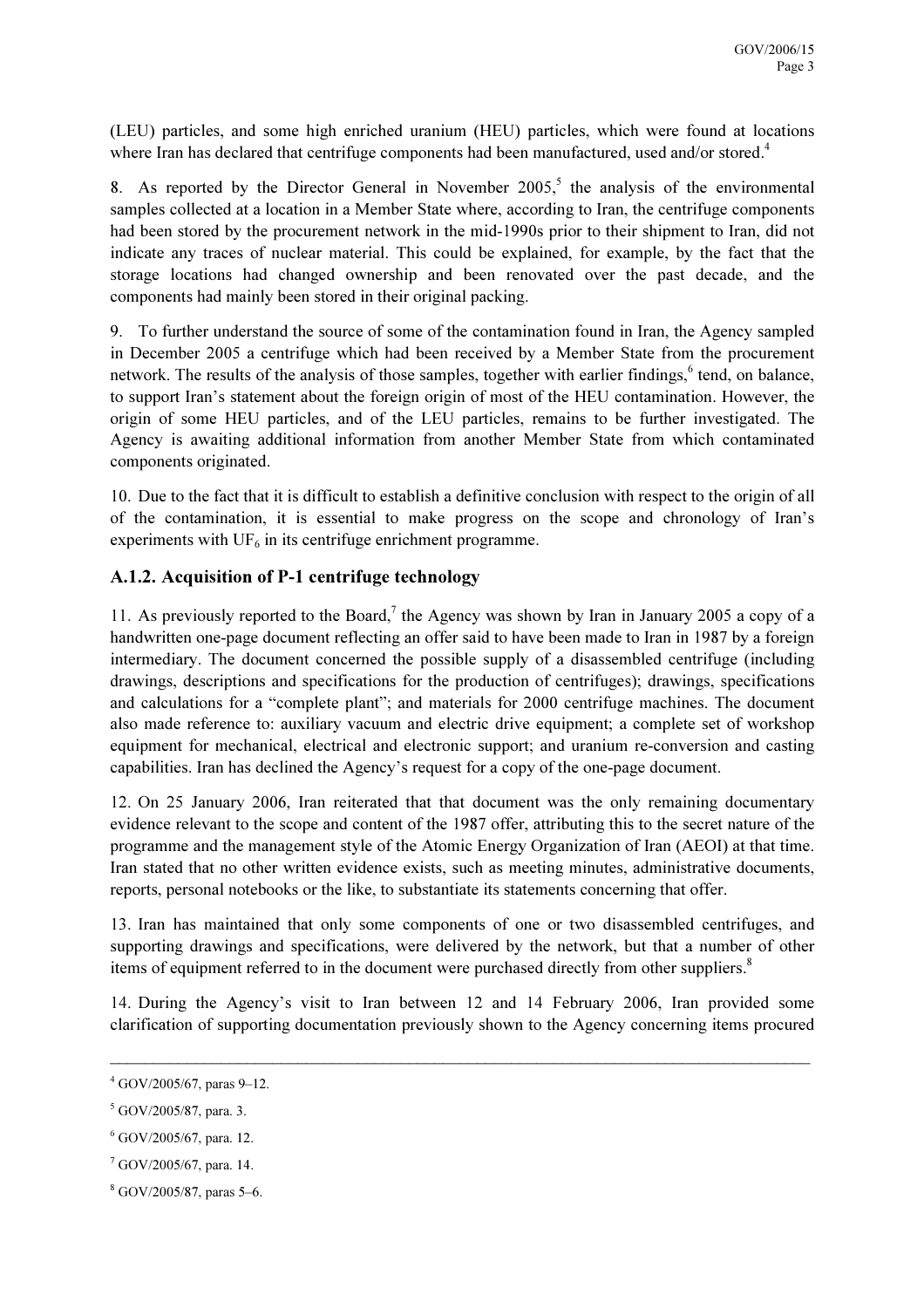by Iran. Iran also showed the Agency delivery documents for most of the items said to have been purchased directly by Iran from other suppliers, which tend to confirm the Iranian statement concerning its acquisition of those items.

15. As previously reported to the Board,<sup>9</sup> according to Iran, there were no contacts by Iran with the network between 1987 and mid-1993. Statements made by Iran and key members of the network about the events leading to the mid-1990s offer are still at variance with each other. In this context, Iran has been requested to provide further clarification of the timing and purpose of certain trips taken by AEOI staff members in the mid-1990s.

16. Iran has said it is unable to supply any documentation or other information about the meetings that led to the acquisition of 500 sets of P-1 centrifuge components in the mid-1990s. The Agency is still awaiting clarification of the dates and contents of the shipments.

17. During the Agency's 12–14 February 2006 visit to Iran, no additional information related to the timing of the mid-1990s trips, or to the chronology or contents of the shipments, was made available by Iran. Iran agreed, however, to provide the Agency with further clarifications in writing regarding the latter issue.

#### A.1.3. Acquisition of P-2 centrifuge technology

18. Iran still maintains that, as a result of the discussions held with the intermediaries in the mid-1990s, the intermediaries supplied only drawings for P-2 components containing no supporting specifications, and that no P-2 components were delivered by the intermediaries along with the drawings or thereafter. Iran continues to assert that no work was carried out on P-2 centrifuges during the period 1995 to 2002, and that at no time during this period did it ever discuss with the intermediaries the P-2 centrifuge design, or the possible supply of P-2 centrifuge components. In light of information available to the Agency indicating the possible delivery of such components during that period, which information was shared with Iran, Iran was asked in November 2005 to check again whether any deliveries of P-1 or P-2 components had been made after 1995. Iran reiterated to the Agency during its 12–14 February 2006 visit that there had been no such deliveries after 1995.

19. In connection with the research and development (R&D) work on a modified P-2 design, said by Iran to have been carried out by a contracting company between early 2002 and July 2003, Iran has confirmed that the contractor had made enquiries about, and purchased, magnets suitable for the P-2 centrifuge design. During the Agency's mid-February 2006 visit, Iran provided some additional clarification about the types of P-2 magnets it had received, but maintained that only a limited number of magnets had been delivered. In response to Agency questioning about Iran's inquiries into the delivery of larger quantities of magnets (900 pieces) from a foreign entity in mid-2003, Iran stated that it had never ordered or received such magnets. The Agency is still awaiting clarification of all of Iran's efforts to acquire such magnets.

#### A.2. Uranium Metal

20. As reported to the Board in the Director General's report of November 2005,<sup>10</sup> among the documents shown by Iran to the Agency, said to have been the centrifuge enrichment related drawings, specifications and supporting documentation provided by the intermediaries, was a 15-page document describing the procedures for the reduction of  $UF_6$  to uranium metal in small quantities, and

 $\_$ 

<sup>&</sup>lt;sup>9</sup> GOV/2005/87, para. 11.

 $10$  GOV/2005/87, para. 6.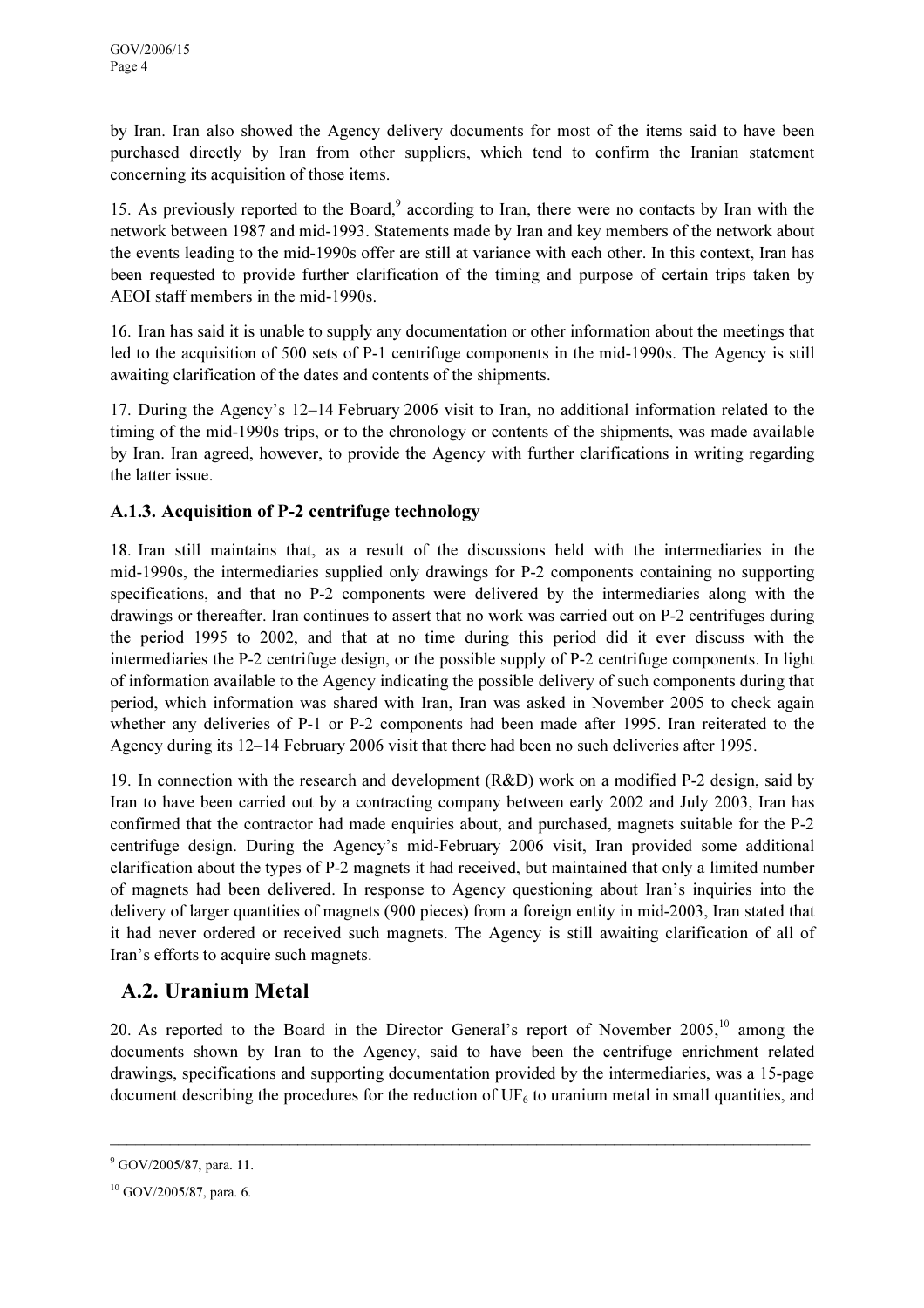for the casting of enriched and depleted uranium metal into hemispheres, related to the fabrication of nuclear weapon components. It did not, however, include dimensions or other specifications for machined pieces for such components. According to Iran, this document was provided on the initiative of the network, and not at the request of the AEOI, but it is not able to establish when Iran received the document. Iran has declined the Agency's request to provide it with a copy of the document, but did permit the Agency, during its visit in January 2006, to examine the document again and to place it under Agency seal. During the visit in mid-February 2006, the Agency again requested a copy of the document in order for the Agency to complete its assessment of the document, which Iran again declined to provide.

21. As described in the Director General's report of November 2004, during the period between 1995 and 2000, Iran conducted a series of experiments to produce uranium metal from  $UF<sub>4</sub>$ .<sup>11</sup> Based on the results of the Agency's investigations, it appears that Iran's motivation for conducting uranium reduction experiments was initially to make uranium metal for its laser programme and, later, to develop an alternative process for the Uranium Conversion Facility (UCF).<sup>12</sup> While Iran also made a few simple attempts at casting and machining, neither these nor the reduction experiments appear to have followed the procedures outlined in the 15-page document referred to above.

22. Although there is no indication about the actual use of the document, its existence in Iran is a matter of concern. It is related to uranium re-conversion and casting which was part of the original 1987 offer by the intermediaries but which was not, according to Iran, pursued. However, the Agency is aware that the intermediaries had this document, as well as other similar documents, which the Agency has seen in another Member State. Therefore, it is essential to understand the full scope of the offer made by the network in 1987.

#### A.3. Plutonium Experiments

23. As indicated earlier, $^{13}$  the Agency has been following up with Iran information provided by Iran concerning its plutonium separation experiments.

24. In order to clarify differences between findings by the Agency and statements made by Iran, a number of plutonium discs were brought by the Agency to Vienna for further analysis to determine the exact isotopic composition of the plutonium. The Agency's analysis showed, in particular, that the Pu-240 content measured on eight of the discs was significantly lower than the Pu-240 content of the solution from which the plutonium deposited on the discs was said to have originated.

25. In August 2005, the Agency also conducted detailed verification of unprocessed irradiated  $UO<sub>2</sub>$ targets stored in containers in Iran. The results of these non-destructive and destructive analysis measurements indicate that the duration of irradiation was longer than the duration derived from the irradiation parameters provided by Iran.

26. On 6 February 2006, the Agency provided Iran with a summary report of the results of the Agency's analysis of all data available to it as of that date and requested further clarifications in light

<sup>11</sup> GOV/2004/83, paras 13–22.

 $12$  The Agency has noted in past reports that the role of uranium metal in Iran's nuclear fuel cycle still needed to be fully understood. Iran has told the Agency that its rationale for such work was the use of uranium metal: for Iran's possible future Magnox reactors; for the production of radiation shielding; as feed material for its laser enrichment programme; for radiation shielding; and to gain know-how in nuclear material production. The rationale given by Iran for the production of depleted uranium metal was to reduce the storage requirements for depleted UF<sub>6</sub>. See GOV/2003/40, paras 20 and 34; GOV/2003/63, paras 20–21; GOV/2003/75, para. 25; GOV/2004/11, para. 15; and GOV/2004/83, para. 20.

<sup>13</sup> GOV/2005/67, paras 21–25.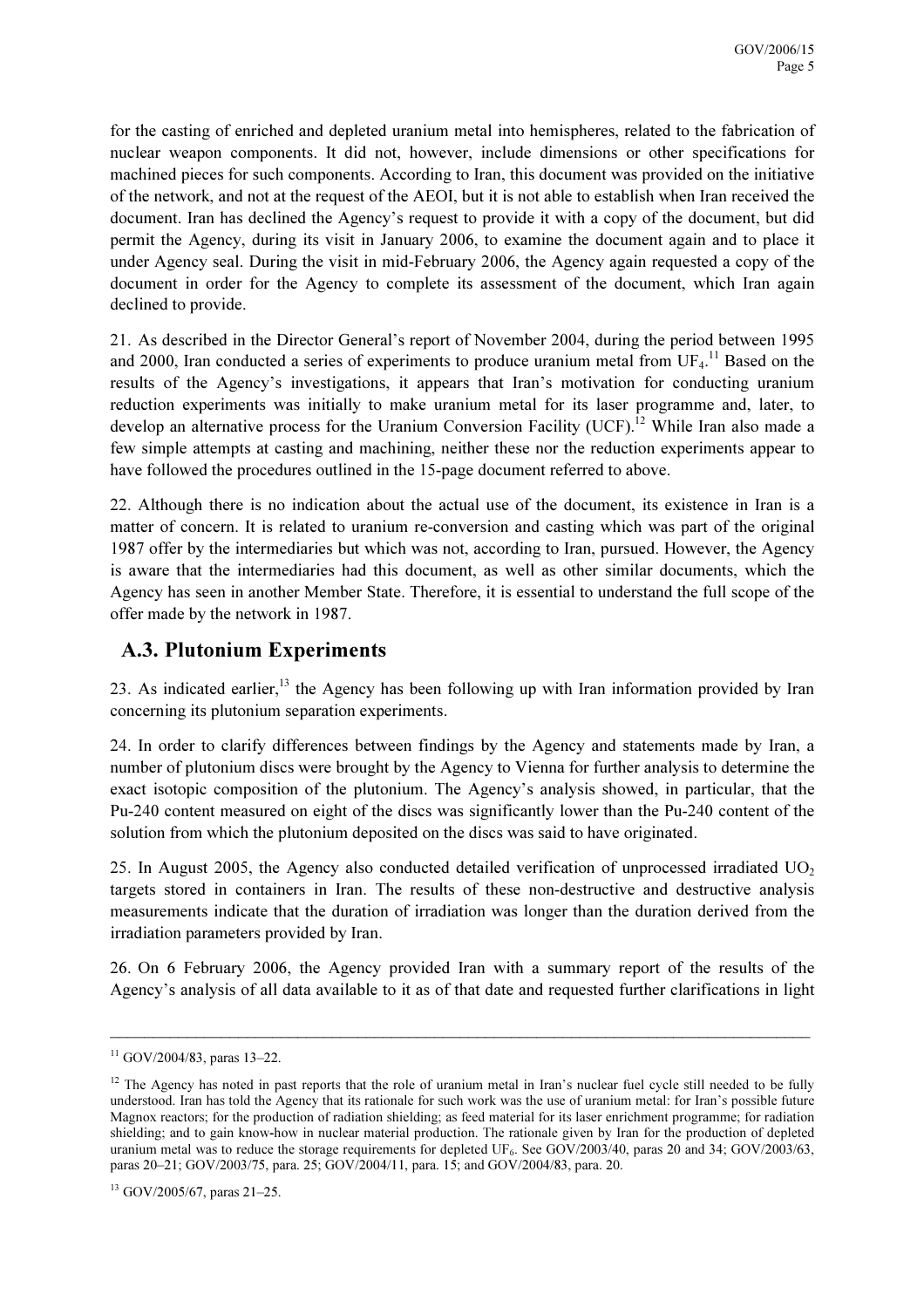of the above inconsistencies. During its 12–14 February 2006 visit to Iran, the Agency met with Iranian officials to discuss the Agency's findings; in the course of the discussion, Iran agreed to provide such clarifications. In a letter dated 15 February 2006, Iran provided some clarifications in connection with the issue referred to in paragraph 25 above, which the Agency is now assessing.

### A.4. Other Implementation Issues

27. There are no new developments to report with respect to Iran's uranium mining activities<sup>14</sup> or with respect to Iran's activities involving polonium and beryllium,<sup>15</sup> which the Agency is still assessing.

28. On 19 February 2006, the Agency visited the Iran Nuclear Research Reactor (IR-40) at Arak to carry out design information verification, and confirmed that the civil engineering work was still ongoing. However, according to Iran, the commissioning date for the reactor is likely to be postponed until 2011.

29. On 9 October 2005, the Agency also carried out a design information verification visit at the Fuel Manufacturing Plant (FMP) at Esfahan. The civil engineering construction of the plant is ongoing; however, the Agency was informed that the commissioning date of 2007, as indicated in the design information provided by Iran, was likely to be postponed.

#### A.5. Voluntary Implementation of the Additional Protocol

30. Iran has continued to facilitate access under its Safeguards Agreement as requested by the Agency and, until 6 February 2006, implemented the Additional Protocol as if it were in force, including by providing, in a timely manner, the requisite declarations and access to locations. Since November 2005, the Agency has conducted complementary access at three locations.

31. On 6 February 2006, Iran informed the Agency, inter alia, that:<sup>16</sup>

- "1. As stipulated in Para 7 of INFCIRC/666, from the date of this letter, our commitment on implementing safeguards measures will only be based on the NPT Safeguards Agreement between the Islamic Republic of Iran and the Agency (INFCIRC/214).
	- 2. From the date of this letter, all voluntarily suspended non-legally binding measures including the provisions of the Additional Protocol and even beyond that will be suspended.

Therefore based on the above mentioned, it is requested the following measures be taken by the Agency:

- a. The Agency's inspector presence in the Islamic Republic of Iran for the verification activities should be scheduled only on the basis of the Safeguards Agreement.
- b. All the Agency's containment and surveillance measures which were in place beyond the normal Agency safeguards measures should be removed by mid February 2006.

 $14$  GOV/2005/67, paras 26–31.

<sup>15</sup> GOV/2005/67, para. 34.

 $16$  GOV/INF/2006/3.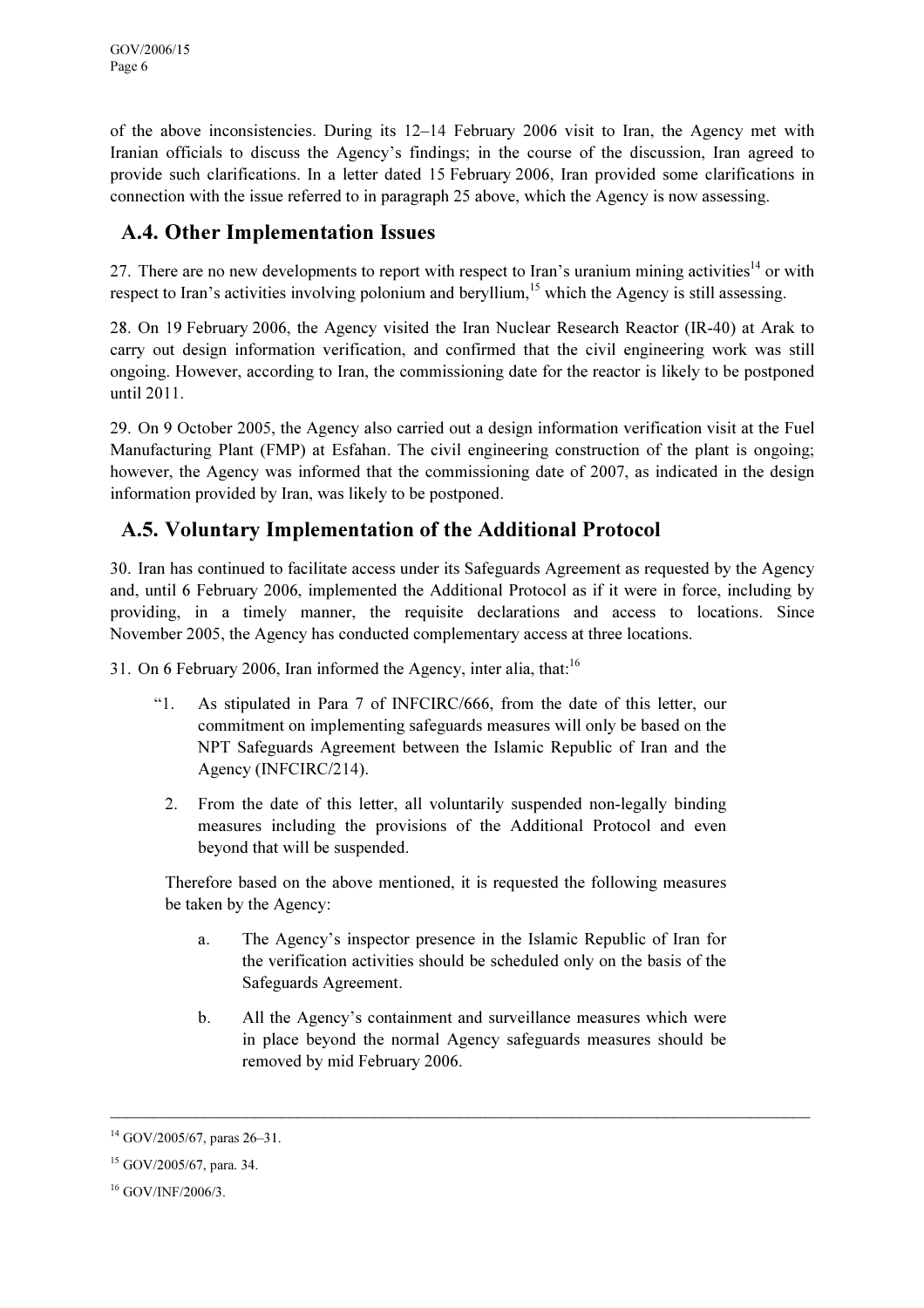c. From now on, the regular channels of communication (code 1.1 of the Subsidiary Arrangement) should only be through the Permanent Mission of the Islamic Republic of Iran to the IAEA in Vienna."

#### A.6. Transparency Visits and Discussions

32. On 1 November 2005, the Agency was given access to a military site at Parchin where several environmental samples were taken.<sup>17</sup> The Agency did not observe any unusual activities in the buildings visited, and the results of the analysis of environmental samples did not indicate the presence of nuclear material at those locations.

33. Since 2004, the Agency has been awaiting additional information and clarifications related to efforts made by the PHRC, which had been established at Lavisan-Shian,  $18$  to acquire dual use materials and equipment that could be used in uranium enrichment and conversion activities. The Agency also requested interviews with the individuals involved in the acquisition of those items, including the former Head of the PHRC.

34. In that connection, on 26 January 2006, Iran presented to the Agency documentation on efforts by Iran, which it has stated were unsuccessful, to acquire a number of specific dual use items (electric drive equipment, power supply equipment and laser equipment, including a dye laser). Iran stated that, although the documentation suggested the involvement of the PHRC, the equipment had actually been intended for a laboratory at a technical university where the Head of the PHRC worked as a professor. Iran declined to make him available to the Agency for an interview. The Secretariat reiterated its request to interview the professor, explaining that it was essential for a better understanding of the envisioned and actual use of the equipment in question, as well as other equipment that could be relevant to uranium enrichment (balancing machines, mass spectrometers, magnets and fluorine handling equipment).

35. As indicated by the DDG-SG in his February 2006 statement to the Board, in January 2006, the Agency presented to Iran a list of high vacuum equipment purchased by the PHRC, and asked to see the equipment in situ, and to be permitted to take environmental samples from it. Some of the equipment on the Agency's list was presented to the Agency at a technical university, and environmental samples were taken from it, the results of which are still pending. The Agency subsequently wrote to Iran requesting additional clarifications regarding the procurement efforts of the PHRC and the relationship between the PHRC and the technical university. During the Agency's visit in mid-February 2006, Iran declined to discuss this matter further.

36. On 26 February 2006, the Agency met in Iran with the former Head of the PHRC, referred to above. He stated that the electronic drive equipment, the power supply equipment, the laser equipment and the vacuum equipment had been used for R&D in various departments of the university. The professor explained that his expertise and connections, as well as resources available at his office in the PHRC, had been used for the procurement of equipment for the technical university. He was not aware, however, of the type of research in which other professors at the university were engaged. To the best of his knowledge, the vacuum equipment referred to above had been ordered for the physics department of the university. In this connection, Iran stated that this equipment had been used for vacuum coating, and was currently being utilized for nano technology applications. The Agency is

<sup>&</sup>lt;sup>17</sup> GOV/2005/87, para. 16.

<sup>&</sup>lt;sup>18</sup> According to Iran, the PHRC was established at Lavisan-Shian in 1989, inter alia, to "support and provide scientific advice and services to the Ministry of Defence" (see GOV/2004/60, para. 43).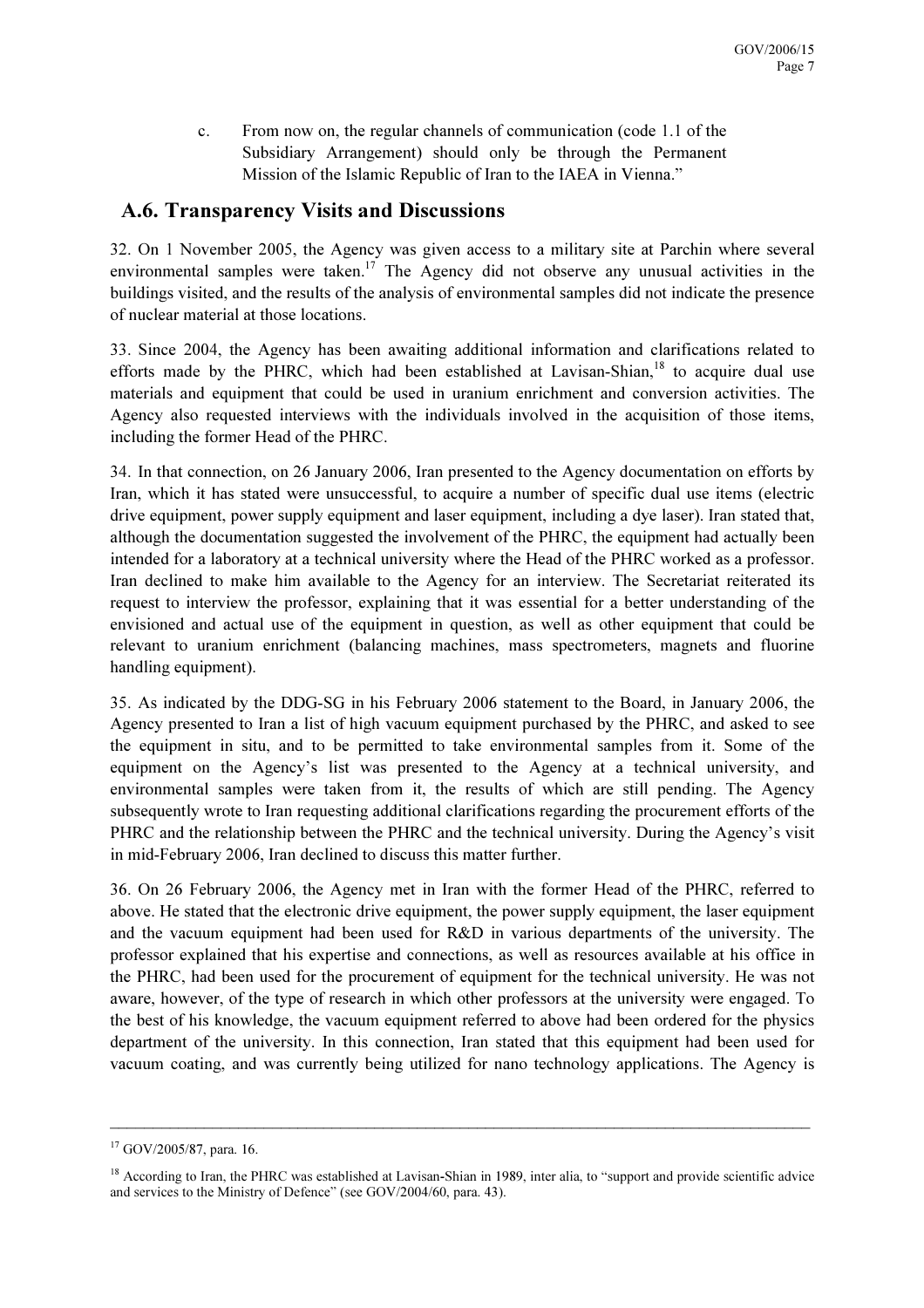assessing this information. Iran also agreed to provide the requested clarifications in relation to the balancing machines, mass spectrometers, magnets and fluorine handling equipment.

37. As also indicated by the DDG-SG in his February 2006 statement to the Board, in January 2006, Iran provided additional clarification of its efforts in 2000 to procure some other dual use material (high strength aluminium, special steel, titanium and special oils), as had been discussed in January 2005. High strength aluminium was presented to the Agency, and environmental samples were taken therefrom. Iran stated that the material had been acquired for aircraft manufacturing, but that it had not been used because of its specifications. Iran agreed to provide additional information on inquiries concerning the purchase of special steels, titanium and special oils. Iran also presented information on Iran's acquisition of corrosion resistant steel, valves and filters, which were made available to the Agency on 31 January 2006 for environmental sampling. The results of the environmental samples are still pending.

38. On 5 December 2005, the Secretariat repeated its request for a meeting to discuss information that had been made available to the Secretariat about alleged studies, known as the Green Salt Project, concerning the conversion of uranium dioxide into  $UF_4$  (often referred to as "green salt"), as well as tests related to high explosives and the design of a missile re-entry vehicle, all of which could involve nuclear material and which appear to have administrative interconnections. On 16 December 2005, Iran replied that the "issues related to baseless allegations." Iran agreed on 23 January 2006 to a meeting with the DDG-SG for the clarification of the alleged Green Salt Project, but declined to address the other topics during that meeting. In the course of the meeting, which took place on 27 January 2006, the Agency presented for Iran's review a copy of a process flow diagram related to bench scale conversion and a number of communications related to the project. Iran reiterated that all national nuclear projects are conducted by the AEOI, that the allegations were baseless and that it would provide further clarifications later.

39. On 26 February 2006, the DDG-SG met with Iranian authorities to discuss the alleged Green Salt Project. Iran repeated that the allegations "are based on false and fabricated documents so they were baseless," and that neither such a project nor such studies exist or did exist. It stated that all national efforts had been devoted to the UCF project, and that it would not make sense to develop indigenous capabilities to produce  $UF_4$  when such technology had already been acquired from abroad. According to information provided earlier by Iran, the company alleged to have been associated with the socalled Green Salt Project had, however, been involved in procurement for UCF and in the design and construction of the Gchine ore processing plant.

40. The Agency is assessing this and other information available to it, and is waiting for Iran to address the other topics which could have a military nuclear dimension, as mentioned above.

#### A.7. Suspension

41. In a letter dated 3 January 2006, Iran informed that Agency that it had decided to resume, as from 9 January 2006, "those R&D on the peaceful nuclear energy programme which ha[d] been suspended as part of its expanded voluntary and non-legally binding suspension".<sup>19</sup> On 7 January 2006, the Agency received a letter from Iran requesting that the Agency remove seals applied at Natanz, Farayand Technique and Pars Trash for the monitoring of suspension of enrichment related

<sup>19</sup> GOV/INF/2006/1.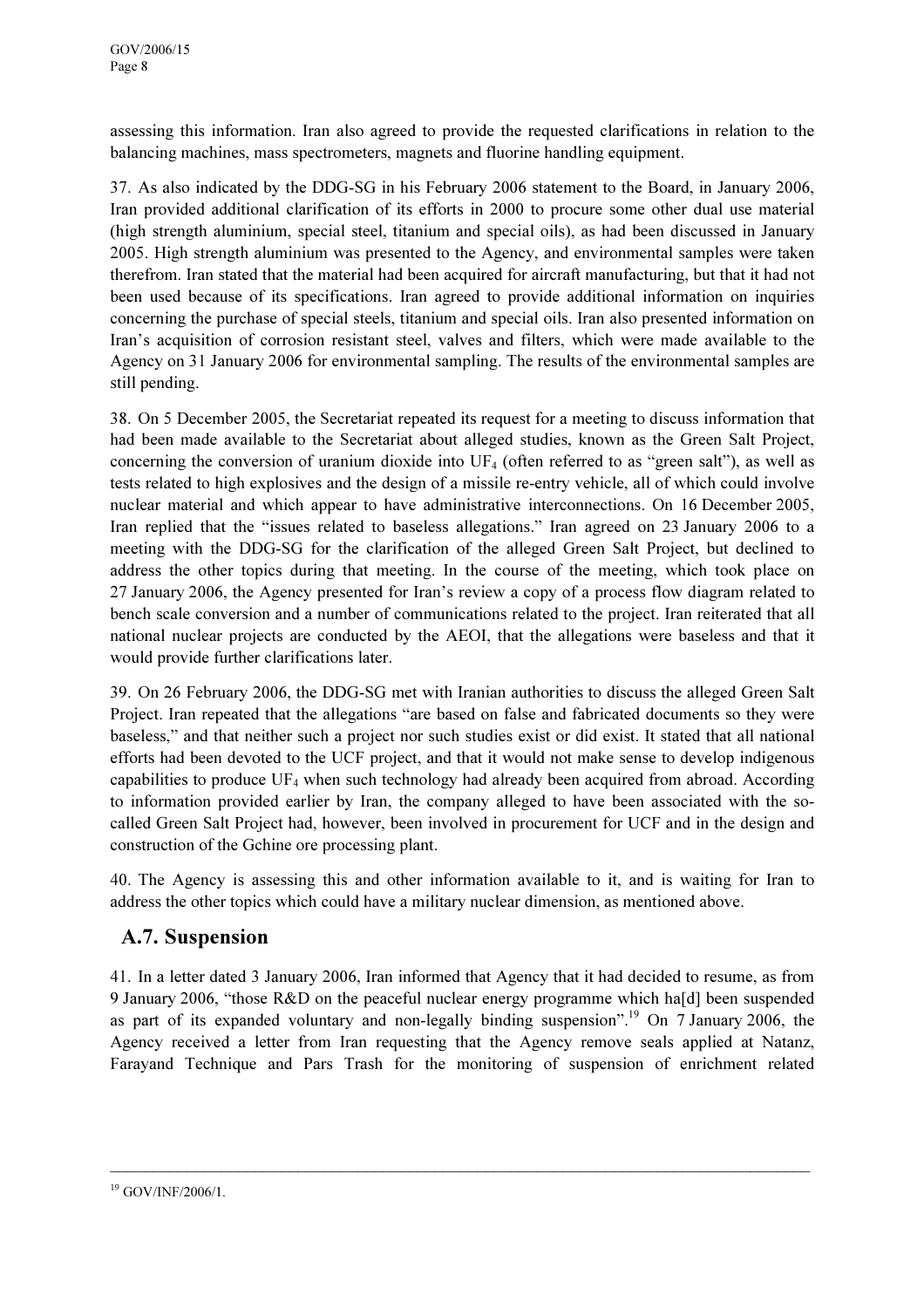activities.<sup>20</sup> The seals were removed by Iran on 10 and 11 January 2006 in the presence of Agency inspectors.

42. Since the removal of the seals, Iran has begun substantial renovation of the gas handling system at the Pilot Fuel Enrichment Plant (PFEP) at Natanz. Iran has also informed the Agency that quality control of components, and some rotor testing, was being carried out at Farayand Technique and at Natanz. Due to the fact that no centrifuge related raw materials and components are under Agency seal, the Agency is unable effectively to monitor the R&D activities being carried out by Iran except at PFEP, where containment and surveillance measures are being applied to the enrichment process. On 29 January 2006, the two cylinders at PFEP containing  $UF_6$  from which seals had been removed on 10 January 2006 were again placed under Agency containment and surveillance.

43. On 8 February 2006, updated design information for PFEP and for the Fuel Enrichment Plant (FEP) were received by the Agency. Equipment such as process tanks and an autoclave are currently being moved into the FEP; commencement of the installation of the first 3000 P-1 machines at FEP is planned for the fourth quarter of 2006.

44. On 11 February 2006, Iran started enrichment tests by feeding a single P-1 machine with UF<sub>6</sub> gas. At that time, other single P-1 machines were ready for operation and a 10-machine cascade was undergoing vacuum tests. The feeding of the 10-machine cascade was begun on 15 February 2006, and, on 22 February 2006, a 20-machine cascade was subjected to vacuum testing. The enrichment process at PFEP is covered by Agency safeguards containment and surveillance measures.

45. In the letter received from Iran on 6 February 2006, referred to in paragraph 31 above, Iran stated, inter alia, that the implementation of safeguards measures would only be based on its NPT Safeguards Agreement and requested that "[a]ll the Agency's containment and surveillance measures which were in place beyond the normal Agency safeguards measures should be removed by mid February 2006."<sup>21</sup> Accordingly, on 12 February 2006, the Agency modified the containment and surveillance measures at UCF. The UF<sub>6</sub> filling stations, all filled UF<sub>6</sub> cylinders and all UF<sub>6</sub> produced at UCF, however, remain under Agency safeguards containment and surveillance measures. The uranium conversion campaign which was begun at UCF in November 2005 is continuing and is now expected to end in April 2006. Since September 2005, approximately 85 metric tons of  $UF_6$  has been produced at UCF.

## B. Current overall assessment

46. A detailed overall assessment of Iran's nuclear programme and the Agency's efforts to verify Iran's declarations with respect to that programme was provided by the Director General in November  $2004^{22}$  and again in September 2005.<sup>23</sup> As indicated in those reports, Iran has made substantial efforts over the past two decades to master an independent nuclear fuel cycle, and, to that end, has conducted experiments to acquire the know-how for almost every aspect of the fuel cycle. Many aspects of Iran's nuclear fuel cycle activities and experiments, particularly in the areas of uranium enrichment, uranium conversion and plutonium research, had not been declared to the Agency in accordance with Iran's

 $\mathcal{L}_\mathcal{L} = \mathcal{L}_\mathcal{L} = \mathcal{L}_\mathcal{L} = \mathcal{L}_\mathcal{L} = \mathcal{L}_\mathcal{L} = \mathcal{L}_\mathcal{L} = \mathcal{L}_\mathcal{L} = \mathcal{L}_\mathcal{L} = \mathcal{L}_\mathcal{L} = \mathcal{L}_\mathcal{L} = \mathcal{L}_\mathcal{L} = \mathcal{L}_\mathcal{L} = \mathcal{L}_\mathcal{L} = \mathcal{L}_\mathcal{L} = \mathcal{L}_\mathcal{L} = \mathcal{L}_\mathcal{L} = \mathcal{L}_\mathcal{L}$ 

<sup>20</sup> GOV/INF/2006/2.

 $^{21}$  GOV/INF/2006/3.

 $22$  GOV/2004/83, paras 106-114.

<sup>23</sup> GOV/2005/67, paras 42–52.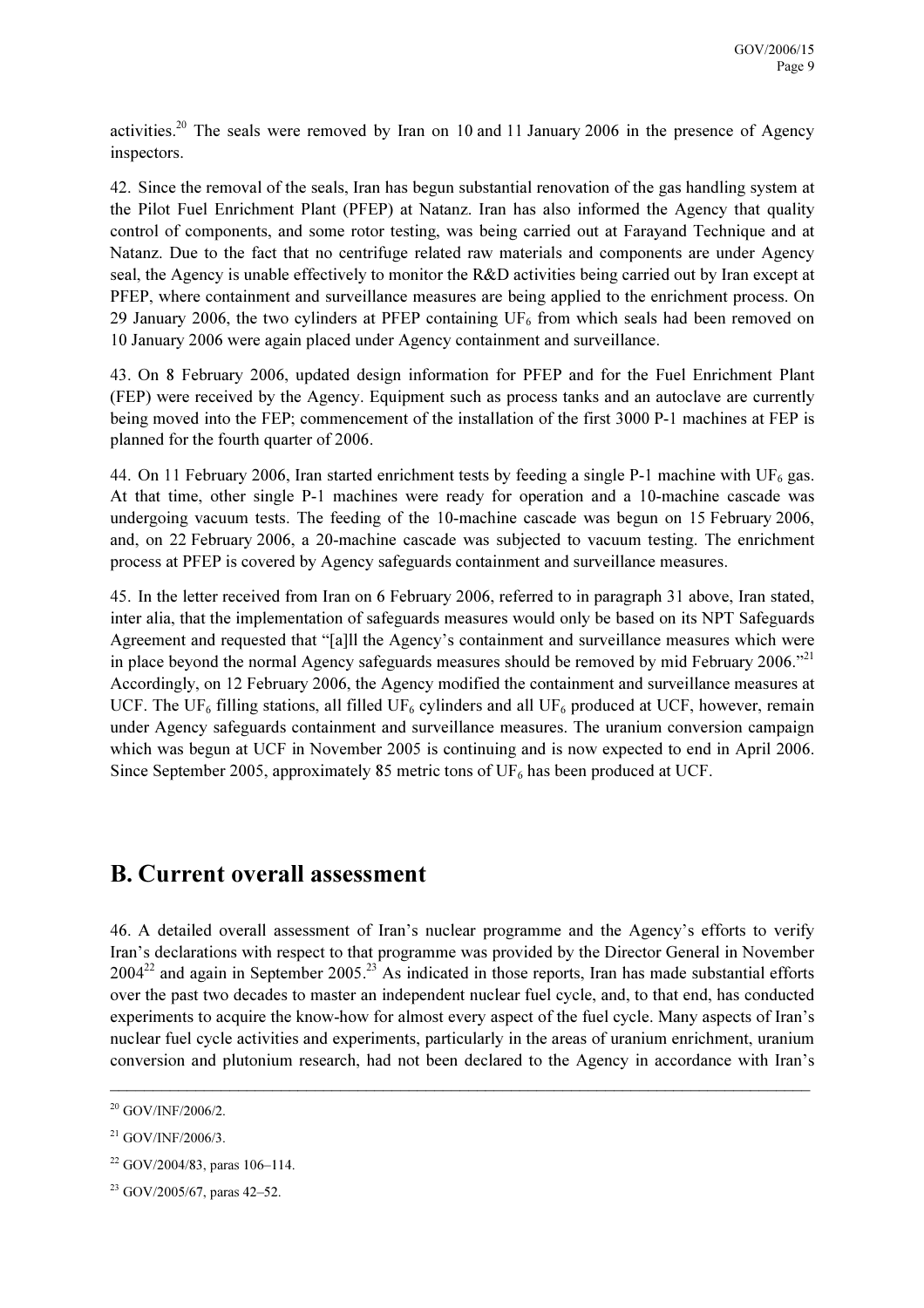obligations under its Safeguards Agreement. Iran's policy of concealment continued until October 2003, and resulted in many breaches of its obligation to comply with that Agreement, as summarized in the Director General's report of September  $2005.<sup>24</sup>$ 

47. Since October 2003, Iran has taken corrective actions with respect to those breaches. The Agency has been able to confirm certain aspects of Iran's current declarations, in particular in connection with uranium conversion activities, laser enrichment, fuel fabrication and the heavy water research reactor programme, which the Agency has been following up as routine implementation matters under Iran's Safeguards Agreement and, until 6 February 2006, its Additional Protocol.

48. Two important issues were identified in the Director General's November 2004 report as relevant to the Agency's efforts to provide assurance that there are no undeclared enrichment activities in Iran, specifically: the origin of LEU and HEU particle contamination found at various locations in Iran; and the extent of Iran's efforts to import, manufacture and use centrifuges of both the P-1 and P-2 designs.

49. With respect to the first issue — contamination — as indicated above, based on the information currently available to the Agency, the results of the environmental sample analysis tend, on balance, to support Iran's statement about the foreign origin of most of the observed HEU contamination. It is still not possible at this time, however, to establish a definitive conclusion with respect to all of the contamination, particularly the LEU contamination. This underscores the importance of additional information on the scope and chronology of Iran's P-1 and P-2 centrifuge programmes, which could greatly contribute to the resolution of the remaining contamination issues.

50. With respect to the second issue — the P-1 and P-2 centrifuge programmes — although some progress has been made since November 2004 in the verification of statements by Iran regarding the chronology of its centrifuge enrichment programme, the Agency has not yet been able to verify the correctness and completeness of Iran's statements concerning those programmes. While Iran has provided further clarifications, and access to additional documentation, concerning the 1987 and mid-1990s offers related to the P-1 design, the Agency's investigation of the supply network indicates that Iran should have additional supporting information that could be useful in this regard. Iran has also been asked to provide additional details on the process that led to Iran's decision in 1985 to pursue centrifuge enrichment and on the steps leading to its acquisition of centrifuge enrichment technology in 1987. However, Iran maintains that no information, other than that already provided to the Agency, exists.

51. No additional information or documentation has been provided with respect to Iran's statement that it did not pursue any work on the P-2 design between 1995 and 2002. As indicated above, Iran has been requested to search for more information, and any supporting documentation, relevant to the P-2 programme, in particular with regard to the scope of the original offer in connection with the P-2 centrifuge design and Iran's acquisition of items linked to that programme. Iran, however, maintains that no such information exists.

52. The Agency continues to follow up on all information pertaining to Iran's nuclear programme and activities. Although absent some nexus to nuclear material the Agency's legal authority to pursue the verification of possible nuclear weapons related activity is limited, the Agency has continued to seek Iran's cooperation as a matter of transparency in following up on reports related to equipment, materials and activities which have applications both in the conventional military area and in the civilian sphere as well as in the nuclear military area. In this regard, Iran has permitted the Agency to visit defence related sites at Kolahdouz, Lavisan and Parchin. The Agency did not observe any

<sup>24</sup> GOV/2005/67, paras 4–8.